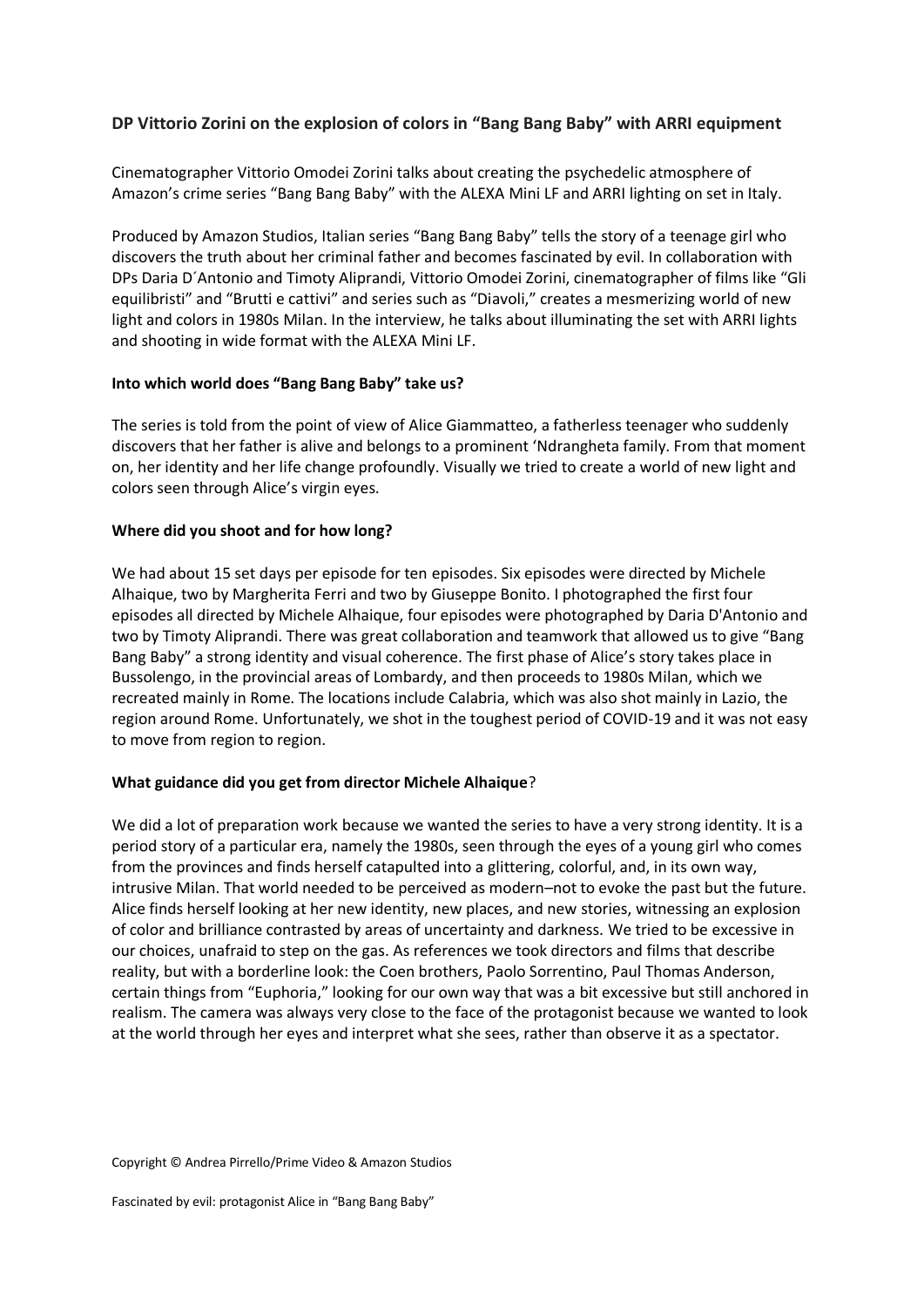### **How was your experience with the ALEXA Mini LF?**

We are very satisfied and proud that we made this choice. The wide format gave us a lot: It allowed us to shoot with wide-angle lenses but with depth of field closer to medium lenses, providing great cleanliness and quality. We were always with 21 or 29, very close to the characters, to render a somewhat distorted idea of reality.

### **Were there any special situations to handle during the shoot?**

Michele is a director with clear ideas regarding storytelling through images: He always knows exactly which shot determines that precise moment of a scene. He doesn't shoot and then leave the choice to editing. This translated into a constant search for the right shot with the right light management. From time to time, this led to somewhat complex situations that felt challenging.

#### **Do you remember particularly challenging scenes?**

In the beginning we shot in Civitavecchia, in a large abandoned prison, where we were dealing with significant spaces. We were starting from scratch with set design and lighting. Set designer Tamara Marini and decorator Alessandra Querzola did a great job. In Civitavecchia we shot the scene where Adriano Giannini meets his daughter in prison for the first time. An important moment that we wanted to emphasize with light, as well as Alice's introduction into the 'Ndrangheta family. There were also many scenes shot on location, such as those in Alice's and Grandma Lina's house. We wanted the latter to be a place frozen in time; a Milan of color and excess, a kind of cave, an old house where light and color were elements that only came from the outside. Alice's house, on the other hand, is characterized by pastel colors: pink, orange, brown. Initially it is the only warm place for her. Then the girl changes, and with her, on an almost unconscious level, so does her gaze and the contrast becomes more obvious. In some of Alice's mental journeys we tried to recreate visual atmospheres of 1980s American series such as "Family Ties" or "The Bionic Woman."

### **How did the ALEXA Mini LF handle the various lighting situations?**

Very well. The series has a lot of dark areas and prominent blacks, but at the same time strong lighting. The interiors are always lit from the outside. The camera, which is very versatile, responded extremely well, with a great reading of the blacks and the ability to contain the highlights. It was definitely the right medium. We tended to work at 800 ASA, the camera's native ASA, which also offers the great convenience of having internal ND filters.

#### **How did you control the camera movements?**

We tried to have a form of classicism: very little handheld camera shots and many dollies with sometimes very complex movements. The camera was always in motion, with movements that allowed us to get close to Alice's eyes and then follow her gaze with continuity.